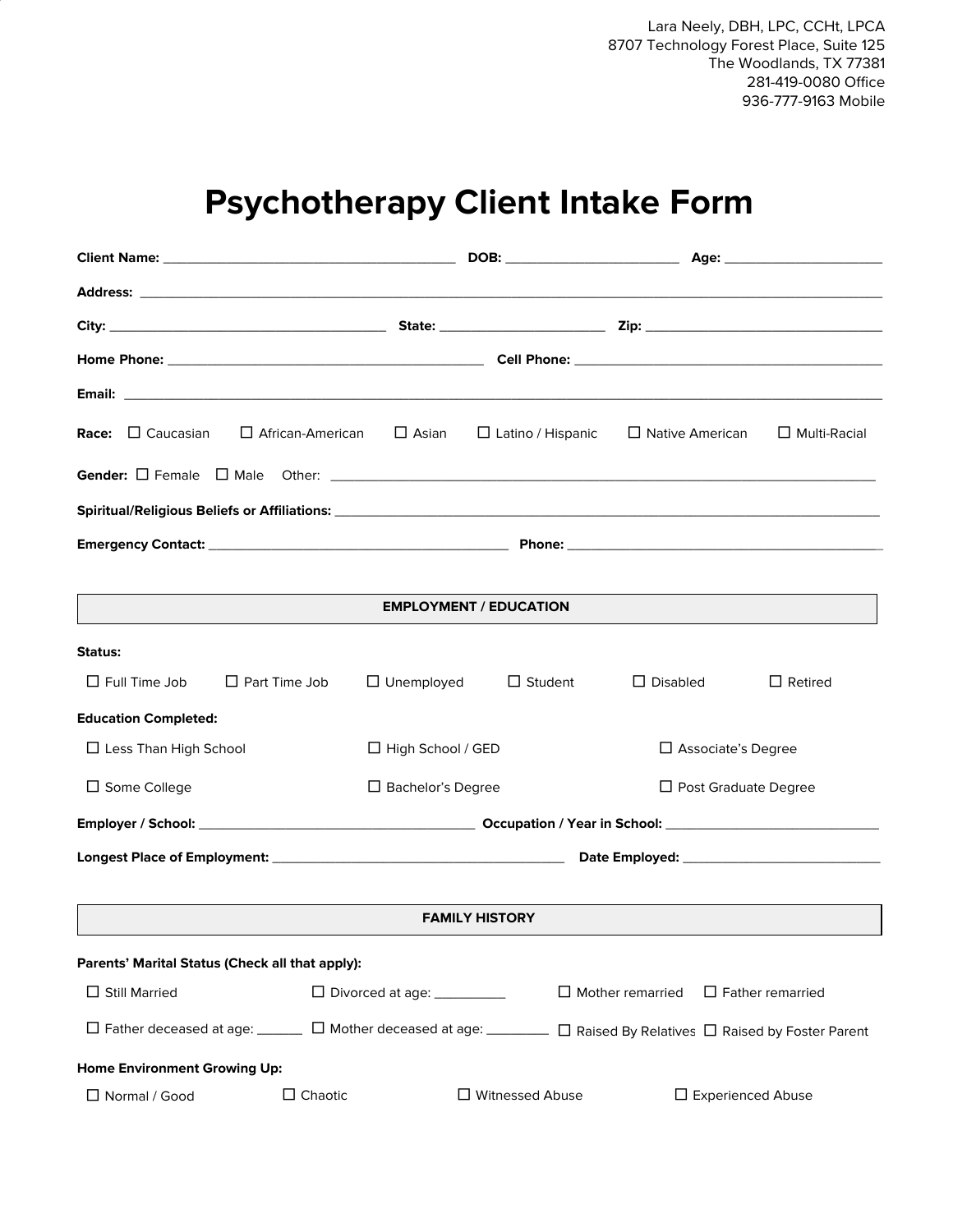| Please elaborate on or describe any special circumstances during your childhood: _____________________________ |                  |                                          |                     |                                    |
|----------------------------------------------------------------------------------------------------------------|------------------|------------------------------------------|---------------------|------------------------------------|
|                                                                                                                |                  |                                          |                     |                                    |
| <b>Relationship Status:</b>                                                                                    |                  |                                          |                     |                                    |
| $\Box$ Single                                                                                                  |                  | □ In a relationship ___________ years    |                     | □ Engaged __________ years         |
| $\Box$ Married ______________ years                                                                            |                  | $\Box$ Divorced __________ years         |                     | $\Box$ Widowed _____________ years |
| Relationship / Relationship Status Satisfaction:                                                               |                  |                                          |                     |                                    |
| $\Box$ Very Satisfied                                                                                          | $\Box$ Satisfied | $\Box$ Neutral                           | $\Box$ Dissatisfied | □ Very Dissatisfied                |
|                                                                                                                |                  |                                          |                     |                                    |
|                                                                                                                |                  |                                          |                     |                                    |
|                                                                                                                |                  | <b>LEGAL HISTORY</b>                     |                     |                                    |
| Check off any current or past legal concerns:                                                                  |                  |                                          |                     |                                    |
| $\Box$ Driving Offenses                                                                                        | $\Box$ Financial | $\Box$ Spousal / Custody $\Box$ Violence | $\Box$ Immigration  | $\Box$ Substance Use               |
| Have you previously been imprisoned?                                                                           |                  | $\Box$ Yes<br>$\Box$ No                  |                     |                                    |
|                                                                                                                |                  |                                          |                     |                                    |
|                                                                                                                |                  | <b>MEDICAL HISTORY</b>                   |                     |                                    |
|                                                                                                                |                  |                                          |                     |                                    |
|                                                                                                                |                  |                                          |                     |                                    |
|                                                                                                                |                  |                                          |                     |                                    |
| Are you currently on any medications? $\square$ Yes                                                            |                  | $\Box$ No                                |                     |                                    |
|                                                                                                                |                  |                                          |                     |                                    |